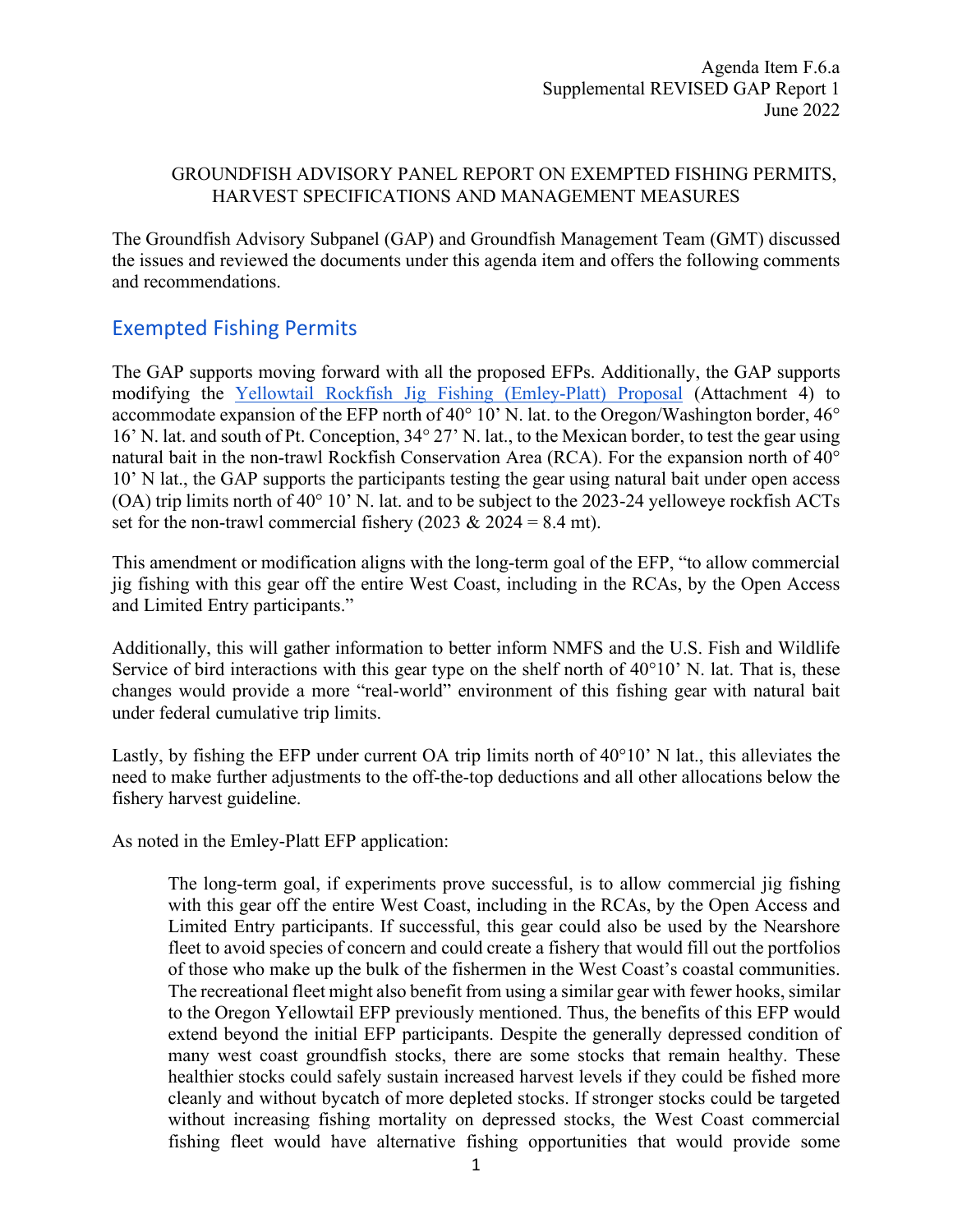economic relief to the industry while providing the public with highly desirable sustainably harvested local seafood.

# Biennial Harvest Specifications

Referencing the Action Item Checklist under this item, the GAP has the following comments related to particular items in that list relative to harvest specifications and management measures.

## #1, Adopt quillback rockfish harvest specifications

The GAP supports option 2, as listed in the Action Item Checklist: ACL<ABC, SPR 0.55 & P\* 0.45. This option provides the most fishing opportunity for the fleet and the public. The GAP recognizes this opportunity is not to target quillback, but to access the more robust stocks in the complex. This will allow access to quillback for research purposes to inform the tentatively scheduled 2025 stock assessment.

The GAP did not include an ACL for copper rockfish, for which the GMT provided additional analysis since April. To that end, the GAP believes the No Action alternative is the best option. That is, applying the DHCR 40-10 adjustment to each assessment area ABC as the FPA, as detailed in [Supplemental GMT Report 2](https://www.pcouncil.org/documents/2022/06/f-6-a-supplemental-gmt-report-2-2023-24-harvest-specifications-and-accountability-measures-for-quillback-rockfish-and-copper-rockfish-off-california.pdf/).

# #5, Annual Catch Targets (ACTs); consider ACTs for quillback and copper rockfish off California

The GAP agrees with the GMT and recommends setting the ACTs for copper and quillback rockfishes off of California equal to the species-specific ACL contributions to the complex ACLs.

# Management Measures

## #12, New Management Measures

## *c, FMP amendment to establish shortbelly rockfish bycatch threshold to trigger Council review*

As the [GAP noted in April 2022,](https://www.pcouncil.org/documents/2022/04/f-4-a-supplemental-gap-report-1-3.pdf/) we recognize the interest in continuing to refine monitoring catch of shortbelly rockfish in groundfish trawl fisheries. Fishery participants closely track and respond to our interactions with shortbelly rockfish. In addition, the GMT has developed robust inseason reporting to keep the public and Council apprised of shortbelly rockfish catch amounts with reports available on PacFIN and catch summaries provided by the GMT at Council meetings. When the Council categorized shortbelly as an ecosystem component (EC) species, Council discussion at the time identified 2,000 mt as a threshold value that, if exceeded, could trigger Council review of current information and consideration of whether action was needed. The GAP understands that this review process would need to be codified in the groundfish fishery management plan as part of the 2023- 2024 specifications and management package. While the GAP continues to view this as a low priority relative to other elements w/in the suite of new management measures, we also clearly understand Council intent to move this item forward.

## *e, Non-bottom contact hook-and-line gear allowance in the non-trawl RCA*

The GAP concurs with the **NMFS** report on this item, with the changes that the vertical line gear specifies a 50-foot leader between the sinker and lowest hook, the carriage of an extra 25 hooks onboard as spares, and for the troll gear, the substitution of separation of segments by a "marker" rather than specifying a float.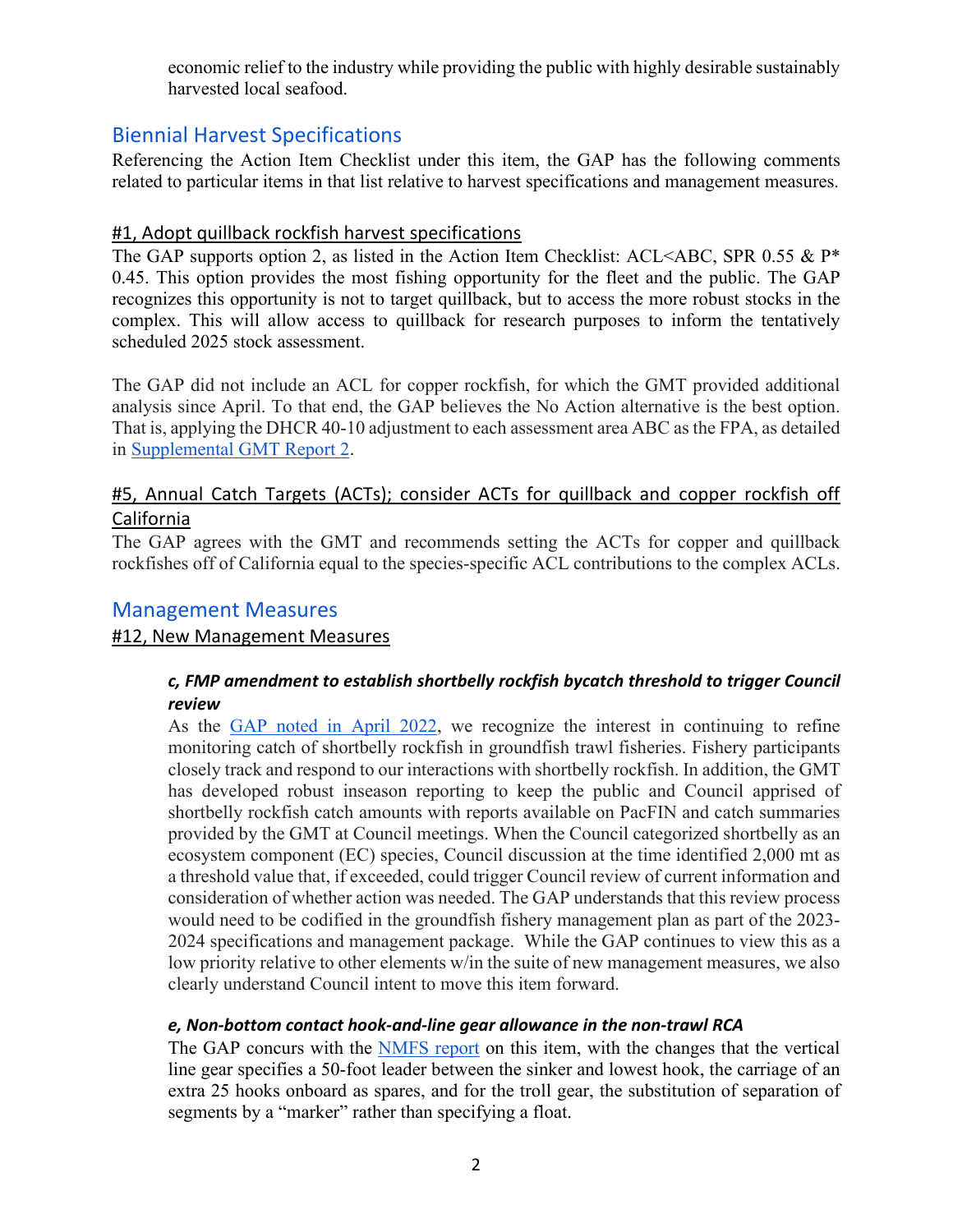### *h, CA recreational fishery Bag Limit Changes*

The GAP supports the PPA to adopt the bag limit range for quillback rockfish, copper and vermilion rockfish. It provides needed flexibility with regard to management measures the Council may desire for use.

#### *i, CA recreational fishery RCA management measures*

The GAP concurs with the PPA, which provides flexibility to use management lines to delineate recreational closure areas shoreward of the line where previously their use was restricted to seaward application. It provides for additional use in conservation of groundfish not declared as overfished in addition to those declared overfished.

#### *j, Consider Block Area Closures (BACs) for groundfish mitigation*

As the GMT states in [Supplemental REVISED GMT Report 1,](https://www.pcouncil.org/documents/2022/06/f-6-a-gmt-report-1-groundfish-management-team-report-on-block-area-closures-for-groundfish-mitigation.pdf/) "[BACs] should be considered a last-resort measure behind industry-implemented avoidance measures."

Industry efforts to control incidental catch through spatial management tools are generally more precise and timely than post facto actions taken by the Council or NMFS. Therefore, the GAP highlights that voluntary industry actions should be the first line of defense for responding to and minimizing incidental catch of non-target species, including spiny dogfish. However, the GAP understands that the Council wants to ensure it has all the tools necessary if Council action is needed and recognizes that BACs are a more precise tool than currently available fathom line-based Bycatch Reduction Areas. With that in mind, the GAP accepts the inclusion of development of BACs as a potential in-season catch control measure in the management measures package.

### #16 Fishery adjustments: WA Recreational trip limits, bag limits, seasons, etc.

The GAP supports the sport fishing management measures as outlined in the Washington Department of Fish and Wildlife's [Supplemental REVISED WDFW Report 1](https://www.pcouncil.org/documents/2022/05/f-6-a-wdfw-report-1-washington-department-of-fish-and-wildlife-report-on-2023-and-2024-groundfish-management-measures.pdf/) under this agenda item.

#### #17 Fishery adjustments: OR Recreational trip limits, bag limits, seasons, etc.

The GAP supports the management measures as outlined in [GMT Report 4](https://www.pcouncil.org/documents/2022/04/f-4-a-supplemental-gmt-report-4.pdf/) under this agenda item and the [Oregon Department of Fish and Wildlife Report 1 from April 2022.](https://www.pcouncil.org/documents/2022/03/f-4-a-odfw-report-1-oregon-department-of-fish-and-wildlife-report-on-the-2023-24-biennial-management-measures-for-the-oregon-recreational-fishery.pdf/)

## #18 Fishery adjustments: CA Recreational trip limits, bag limits, seasons, etc.

The GAP supports the CDFW's Recreational Fishery Season Structure FPA in [supplemental-cdfw-report-1.](https://www.pcouncil.org/documents/2022/06/f-6-a-supplemental-cdfw-report-1.pdf/) While this option is far from ideal for participants in the fishery, it is the least worst of available options, according to stakeholders. Many were uncertain if the limited season structure was "survivable." Their best hope is outlined in that report, with respect to demonstrating their ability to avoid copper and quillback rockfish in this year, 2022 season, In addition they hope to provide sufficient samples in support of a full assessment of copper rockfish in 2023. However, it is critical that the CDFW FPA for season structure survive intact, without further restricted access to the grounds so critical to them and the public's continued access to our rich fisheries resources. The Council should understand, once shelf rockfish species are aboard, it restricts their ability to fish inshore waters, and yet it's mornings when the outer waters are most